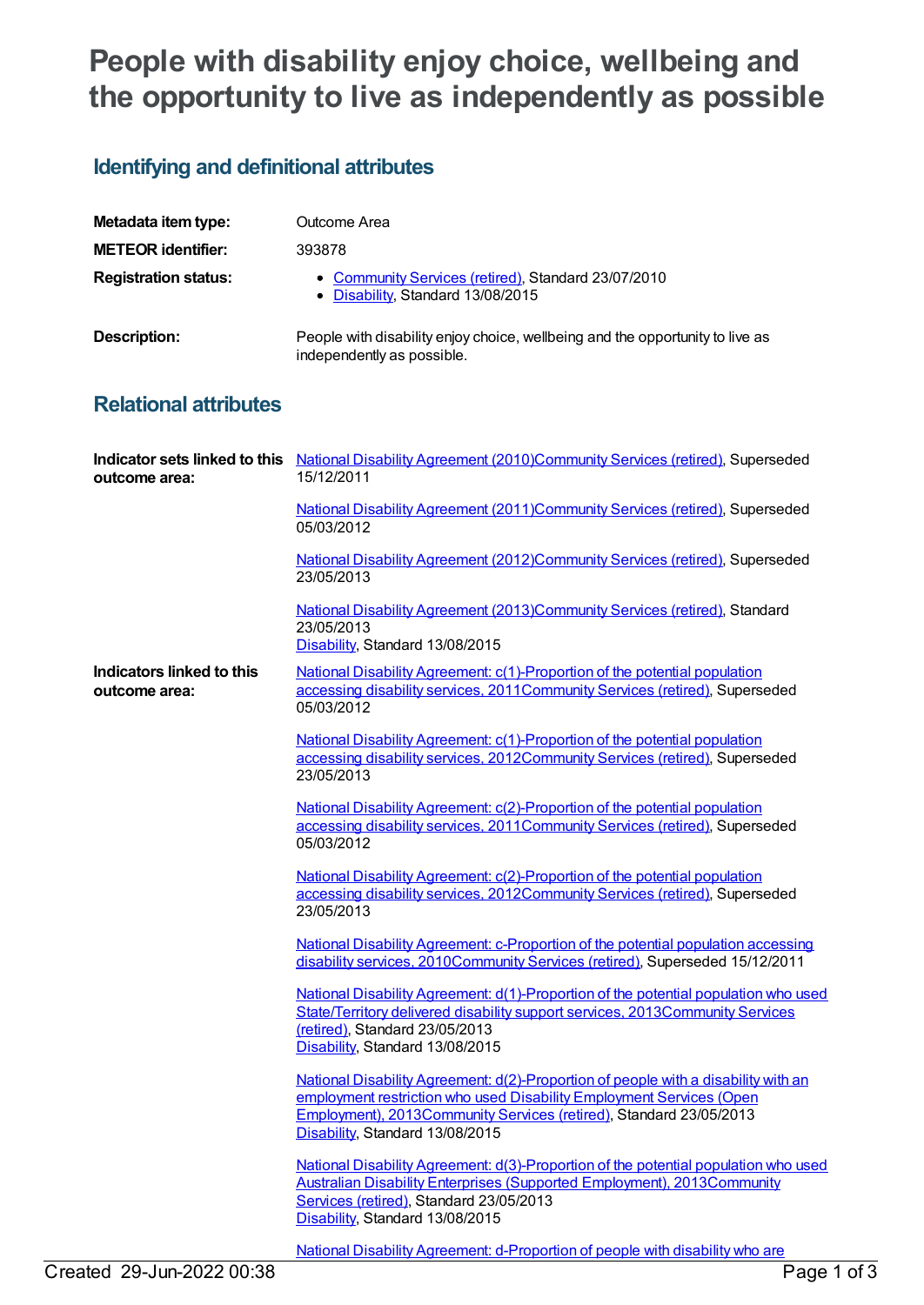satisfied with the range of disability service options and quality of support received, [2010Community](https://meteor.aihw.gov.au/content/393919) Services (retired), Superseded 15/12/2011

National Disability Agreement: d-Proportion of people with disability who are satisfied with the range of disability service options and quality of support received, [2011Community](https://meteor.aihw.gov.au/content/428742) Services (retired), Superseded 05/03/2012

National Disability Agreement: d-Proportion of people with disability who are satisfied with the range of disability service options and quality of support received, [2012](https://meteor.aihw.gov.au/content/467934)[Community](https://meteor.aihw.gov.au/RegistrationAuthority/1) Services (retired), Superseded 23/05/2013

National Disability Agreement: [e\(1\)-Proportion](https://meteor.aihw.gov.au/content/393927) of potential population expressing unmet demand for disability support services, 201[0Community](https://meteor.aihw.gov.au/RegistrationAuthority/1) Services (retired), Superseded 15/12/2011

National Disability Agreement: [e\(1\)-Proportion](https://meteor.aihw.gov.au/content/428745) of potential population expressing unmet demand for disability support services, 201[1Community](https://meteor.aihw.gov.au/RegistrationAuthority/1) Services (retired), Superseded 05/03/2012

National Disability Agreement: [e\(1\)-Proportion](https://meteor.aihw.gov.au/content/467936) of potential population expressing unmet demand for disability support services, 201[2Community](https://meteor.aihw.gov.au/RegistrationAuthority/1) Services (retired), Superseded 23/05/2013

National Disability Agreement: [e\(2\)-Proportion](https://meteor.aihw.gov.au/content/491945) of people with disability who are satisfied with the range of organised and formal service options available, 201[3Community](https://meteor.aihw.gov.au/RegistrationAuthority/1) Services (retired), Standard 23/05/2013 [Disability](https://meteor.aihw.gov.au/RegistrationAuthority/16), Standard 13/08/2015

National Disability Agreement: [e\(2\)-Proportion](https://meteor.aihw.gov.au/content/393948) of potential population expressing unmet demand for disability support services, 201[0Community](https://meteor.aihw.gov.au/RegistrationAuthority/1) Services (retired), Superseded 15/12/2011

National Disability Agreement: [e\(2\)-Proportion](https://meteor.aihw.gov.au/content/428747) of potential population expressing unmet demand for disability support services, 201[1Community](https://meteor.aihw.gov.au/RegistrationAuthority/1) Services (retired), Superseded 05/03/2012

National Disability Agreement: [e\(2\)-Proportion](https://meteor.aihw.gov.au/content/467938) of potential population expressing unmet demand for disability support services, 201[2Community](https://meteor.aihw.gov.au/RegistrationAuthority/1) Services (retired), Superseded 23/05/2013

National Disability Agreement: e(3 - [interim\)-Proportion](https://meteor.aihw.gov.au/content/393968) of potential population expressing unmet demand for disability support services (e.3-interim), 201[0Community](https://meteor.aihw.gov.au/RegistrationAuthority/1) Services (retired), Superseded 15/12/2011

National Disability Agreement: [e\(3\)-Proportion](https://meteor.aihw.gov.au/content/491947) of people with disability who are satisfied with the quality of assistance received from organised and formal services in the last six months, 201[3Community](https://meteor.aihw.gov.au/RegistrationAuthority/1) Services (retired), Standard 23/05/2013 [Disability](https://meteor.aihw.gov.au/RegistrationAuthority/16), Standard 13/08/2015

National Disability Agreement: [e\(3\)-Proportion](https://meteor.aihw.gov.au/content/393953) of potential population expressing unmet demand for disability support services, 201[0Community](https://meteor.aihw.gov.au/RegistrationAuthority/1) Services (retired), Superseded 15/12/2011

National Disability Agreement: [e\(3\)-Proportion](https://meteor.aihw.gov.au/content/428751) of potential population expressing unmet demand for disability support services, 201[1Community](https://meteor.aihw.gov.au/RegistrationAuthority/1) Services (retired), Superseded 05/03/2012

National Disability Agreement: [e\(3\)-Proportion](https://meteor.aihw.gov.au/content/467941) of potential population expressing unmet demand for disability support services, 201[2Community](https://meteor.aihw.gov.au/RegistrationAuthority/1) Services (retired), Superseded 23/05/2013

National Disability Agreement: f(1)-Number of Indigenous people with disability receiving disability services as a proportion of the Indigenous potential population requiring services, [2011Community](https://meteor.aihw.gov.au/content/428753) Services (retired), Superseded 05/03/2012

National Disability Agreement: f(1)-Number of Indigenous people with disability receiving disability services as a proportion of the Indigenous potential population requiring services, [2012](https://meteor.aihw.gov.au/content/467943)[Community](https://meteor.aihw.gov.au/RegistrationAuthority/1) Services (retired), Superseded 23/05/2013 [Indigenous](https://meteor.aihw.gov.au/RegistrationAuthority/6), Standard 11/09/2012

National Disability Agreement: f(1)-Rate of [non-Indigenous](https://meteor.aihw.gov.au/content/491949) persons and Indigenous